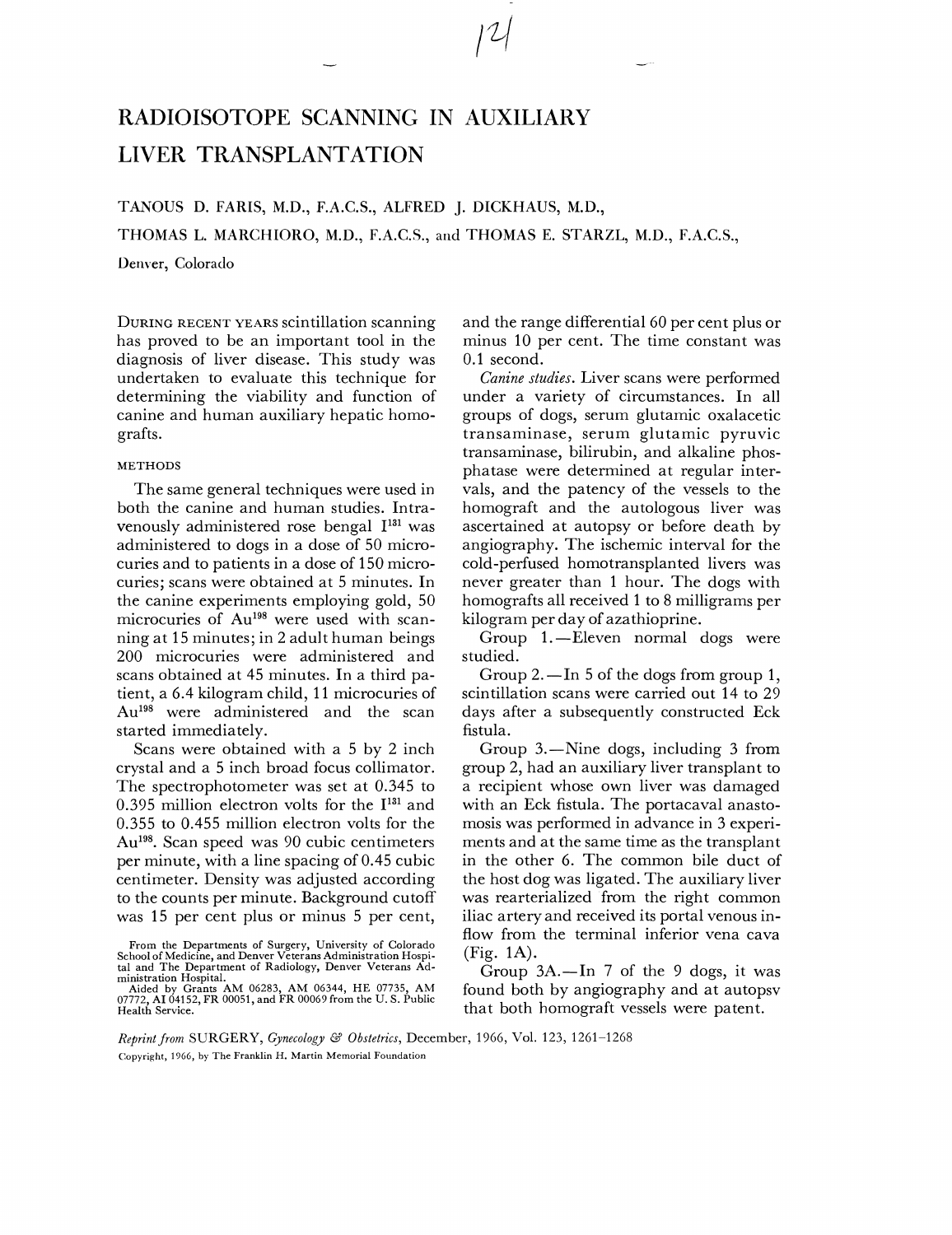Group  $3B$ .-In 2 of the 9 dogs the portal venous inflow had become thrombosed; in these animals only an arterial inflow was present in both the autologous and homografted livers.

Group 4. - Six dogs received the auxiliary transplant originally described by Welch, with the additional feature that the recipient common bile duct was ligated (Fig. 1B).

Group 4A.-Three dogs were later shown to have an intact double blood supply to the homograft.

Group  $4B$ .-In the other 3 dogs in this group, the portal venous inflow had become thrombosed.

Group  $5.$ —In 10 other dogs, the hepatic arterial supply was derived from the proximal part of the iliac artery. The portal venous inflow was obtained from the distal, low pressure iliac artery  $(Fig. 1C)$ .

Group 5A.-Both homograft vessels remained patent in 5 dogs. In 3 of these dogs, the recipient common duct was ligated at transplantation while in the other 2 it was left permanently intact.

Group  $5B$ .-In 5 dogs, thrombosis occurred in the distal portion of the iliac artery which had been anastomosed to the portal vein. In 1 of the 5 dogs, the recipient common duct was left intact. In another, the autologous common duct was ligated at transplantation. In the other 3, the duct was ligated from 76 to 153 days after transplantation.

**Clinical** studies. Three patients, aged 50 years, Patient 1, 47 years, Patient 2, and 16 months, Patient **3,** received auxiliary hepatic hornotransplantation as described elsewhere in detail  $(2, 7)$ . In the first 2 patients, the homografts were placed in the right paravertebral gutter, arterialized from the aorta or hypogastric artery, and provided with a venous inflow from the terminal inferior vena cava or the external iliac vein, respectively. These 2 patients had received portacaval shunts 1 and 3 days previously. The intervals between death and revascularization of the homografts were 262 and 180 minutes, during most of which time the organs were hypothermic. In addition, a 16 month old child had a homograft placed in the splenic fossa, with the hepatic arterial and portal venous supply being derived from the iliac artery and the splenic vein, respectively. The ischemic interval in the last patient was 153 minutes, but, unfortunately, thrombosis of the hepatic artery necessitated reanastomosis, adding a normothermic ischemic injury of at least 30 additional minutes.

#### RESULTS OF CANINE STUDIES

Group 1.-All 11 unaltered dogs had normal liver function and visualization of the livers was excellent with rose bengal  $I^{131}$ 

Group  $2$ —In all 5 dogs, elevations occurred in either serum glutamic oxalacetic transaminase, serum glutamic pyruvic transaminase, or alkaline phosphatase after an Eck fistula. Rose bengal  $I^{131}$  liver scans performed from 24 to 29 days later showed reduced isotope concentration in 2 of 3 dogs. In the 2 others, scans after 14 and 20 days were unchanged from the preoperative controls. Histologic studies indicated that the 2 dogs with the reduced dye uptake had the most severe hepatic injury.

Group 3.—Scans with rose bengal  $I^{131}$  or Au<sup>198</sup>, or both, were obtained from one-half hour to 49 days after homotransplantation.

Group 3A.-The dogs that survived beyond 1 day with patent homograft vessels had posttransplant rises in serum glutamic oxalacetic transaminase, serum glutamic pyruvic transaminase, and alkaline phosphatase. Four of the dogs rapidly became jaundiced after transplantation. Since the host common duct had been ligated in all of these dogs, the failure of jaundice to develop until just before death in 2 dogs suggested that at least some function of the homograft was present in these dogs. Three dogs were sacrificed at 25, 29, and 50 days and the other 4 died after 1 to 42 days, either of pulmonary complications, liver failure, or sepsis.

In 1 dog, a gold scan obtained immedi-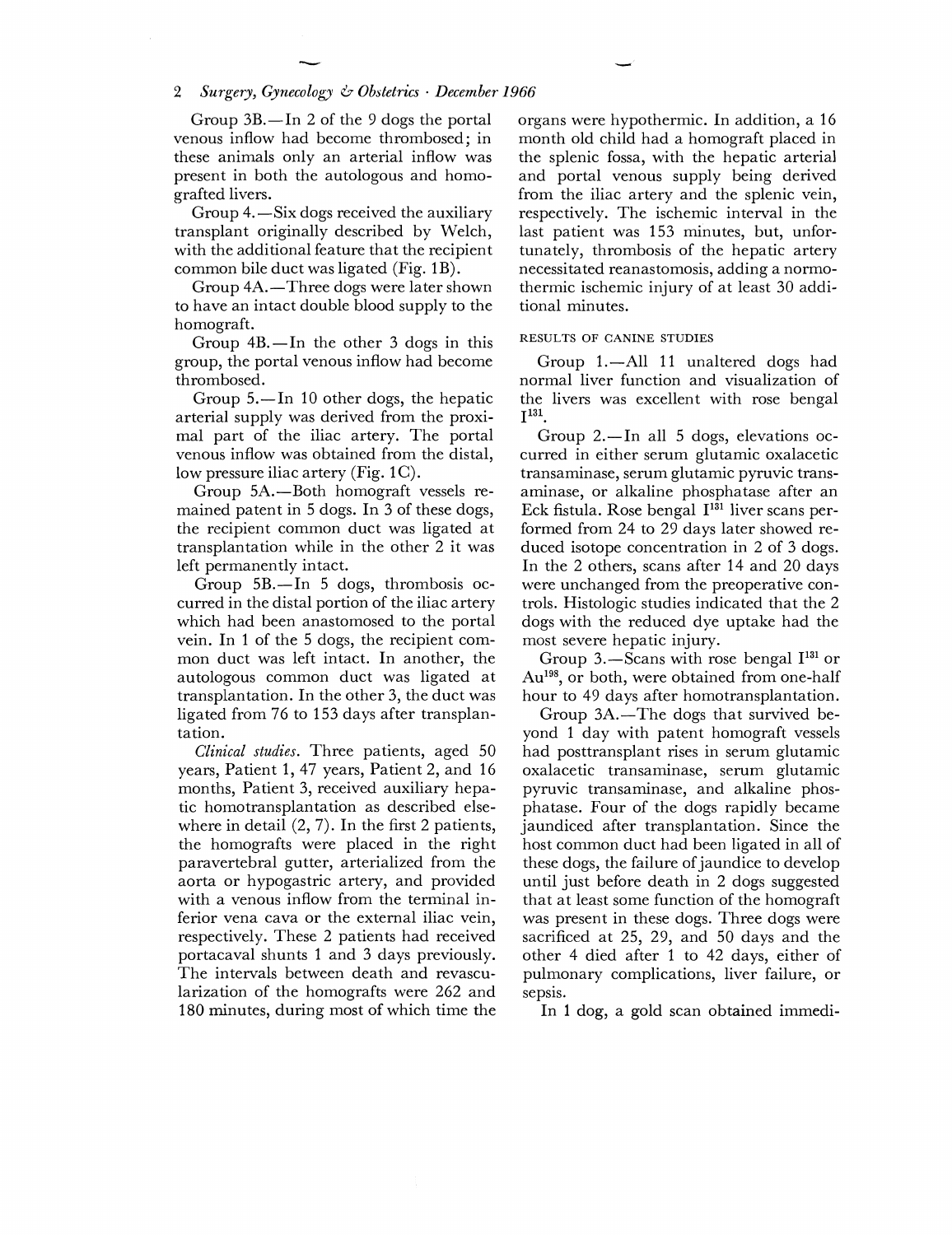

Faris *et al.:* RADIOISOTOPE SCANNING IN AUXILIARY LIVER TRANSPLANTATION **3** 

FIG. 1. Methods of revascularization of canine auxiliary homografts of the liver. A, The homograft is provided with a double blood supply-group 3A. The hepatic artery receives an inflow from the iliac artery. The portal vein is supplied with systemic venous blood from the terminal inferior vena cava. Note that the host liver has a portacaval shunt and that the common bile duct is ligated. B, Auxiliary transplantation procedure of Welch -group **4A.** Note that a host portacaval shunt was not performed, but that the dog's own common bile duct was ligated. C, Revascularization of homograft with a double arterial supply-group **5A.** Note that the proximal iliac artery is used to supply the hepatic artery and that the distal portion of the iliac artery is anastomosed to the homograft portal vein.

ately after operation illuminated both the homograft and the autologous liver equally well. In another, there was excellent homograft concentration of rose bengal (Fig. 2a). In 2 of the 4 dogs tested between the first and tenth postoperative days, the homograft picked up rose bengal approximately as well as the autologous liver. With the further passage of time, **3** of the 5 dogs tested had a loss of isotope concentration in the homograft. The ability to concentrate Au<sup>198</sup> was, however, selectively preserved. In Figure 2c,

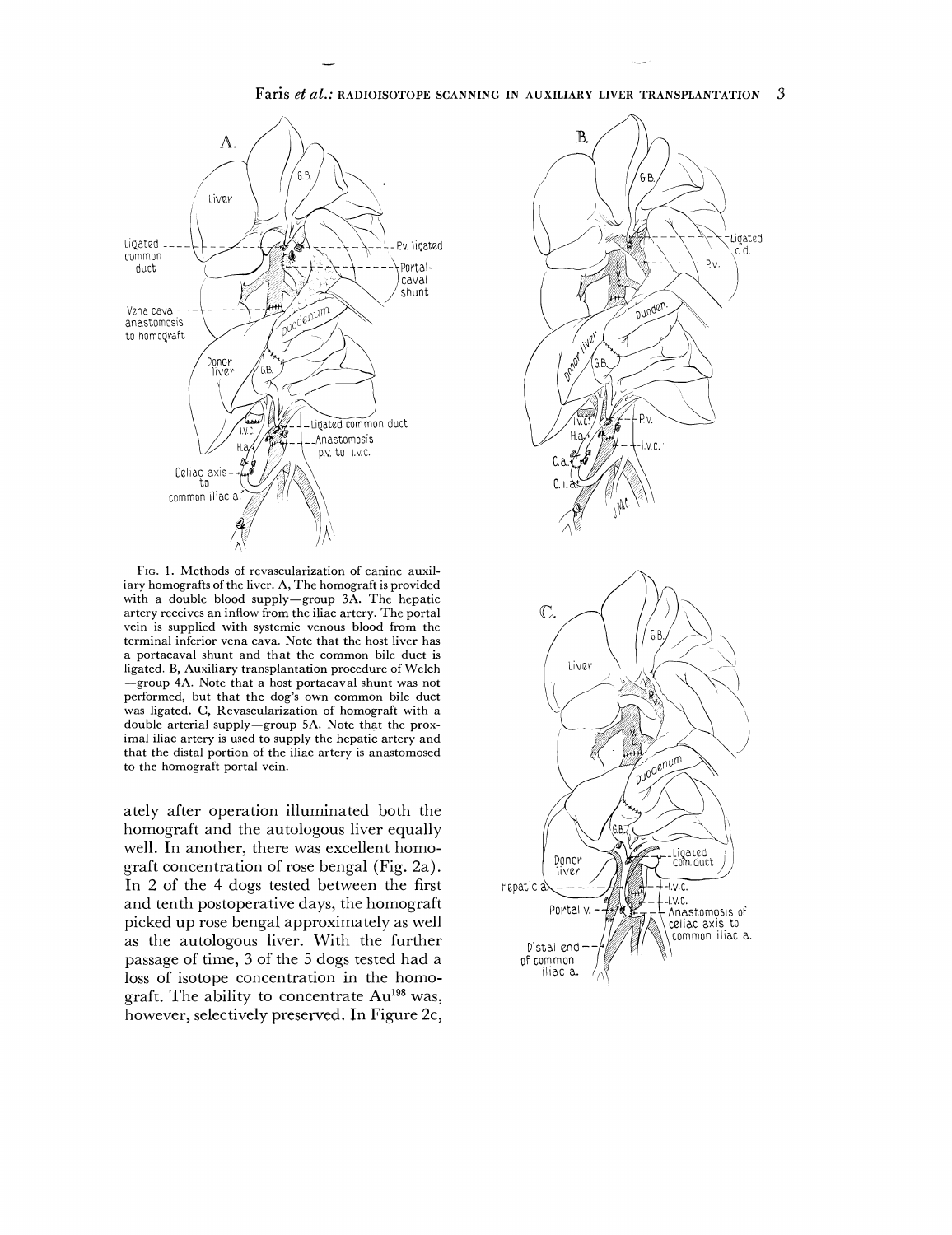

FIG. 2. Canine auxiliary hepatic homograft with inferior vena cava-portal vein anastomosis and host portacaval shunt-group **3A.** The host common bile duct was ligated at the same time as homotransplantation. a, Rose bengal I<sup>131</sup> scan on day of transplantation demonstrates better uptake by the homograft than by the host liver which has been deprived of its portal venous inflow. b, Rose bengal 1131 scan 21 days after transplantation illustrates negligible uptake of rose bengal by the homograft. c, Gold scan also 21 days after transplantation demonstrates excellent uptake of Au<sup>198</sup> by the atrophic homograft, despite inability to concentrate rose bengal I<sup>131</sup>. This homograft, which weighed 464 grams when transplanted, was only 80 grams at autopsy on the thirty-second postoperative day.

it will be noted that the atrophied homograft concentrated gold as well as did the autologous liver, despite the fact that a rose bengal scan earlier on the same day had not demonstrated the auxiliary liver (Fig. 2b). Similarly, in the dog followed up for 49 days, no rose bengal concentration occurred in the homograft at that time, although the homograft was easily detectable with a gold scan.

Group 3B.-In both dogs, marked rises occurred in serum glutamic oxalacetic transaminase, serum glutamic pyruvic transaminasc, and alkaline phosphatase and in 1 of the 2, jaundice developed before death. The homografts did not pick up rose bengal at any time after 1 week. One of the dogs had a gold scan at 19 days which failed to show the homotransplanted liver.

Group  $4.$ —The 5 dogs which survived beyond 1 day became jaundiced and rises occurred in serum glutamic oxalacetic transaminase, serum glutamic pyruvic transaminase, and alkaline phosphatase. Five dogs died either of pulmonary complications, liver failure, or sepsis within 30 days, and 1 dog with hepatic failure was sacrificed at 37 days.

Group 4A.-One dog studied 16 hours postoperatively showed a good pickup of rose bengal in the autologous liver and the homograft. The other 2 dogs were not studied until the third and fourth weeks postoperatively. In 1, visualization of the homograft was faint, with both rose bengal and gold. The other was studied only with gold, and the homograft could not be visualized.

Group 4B.-One dog was studied immediately after homotransplantation. Good concentration of both rose bengal and gold was noted in both livers. Within 7 days, a marked reduction occurred in homograft isotope concentration, and after 20 days, the homograft could no longer be detected with rose bengal. Late studies were not carried out with gold.

Group 5.—The dogs were followed up from 1 to 193 days, 3 ultimately being sacrificed.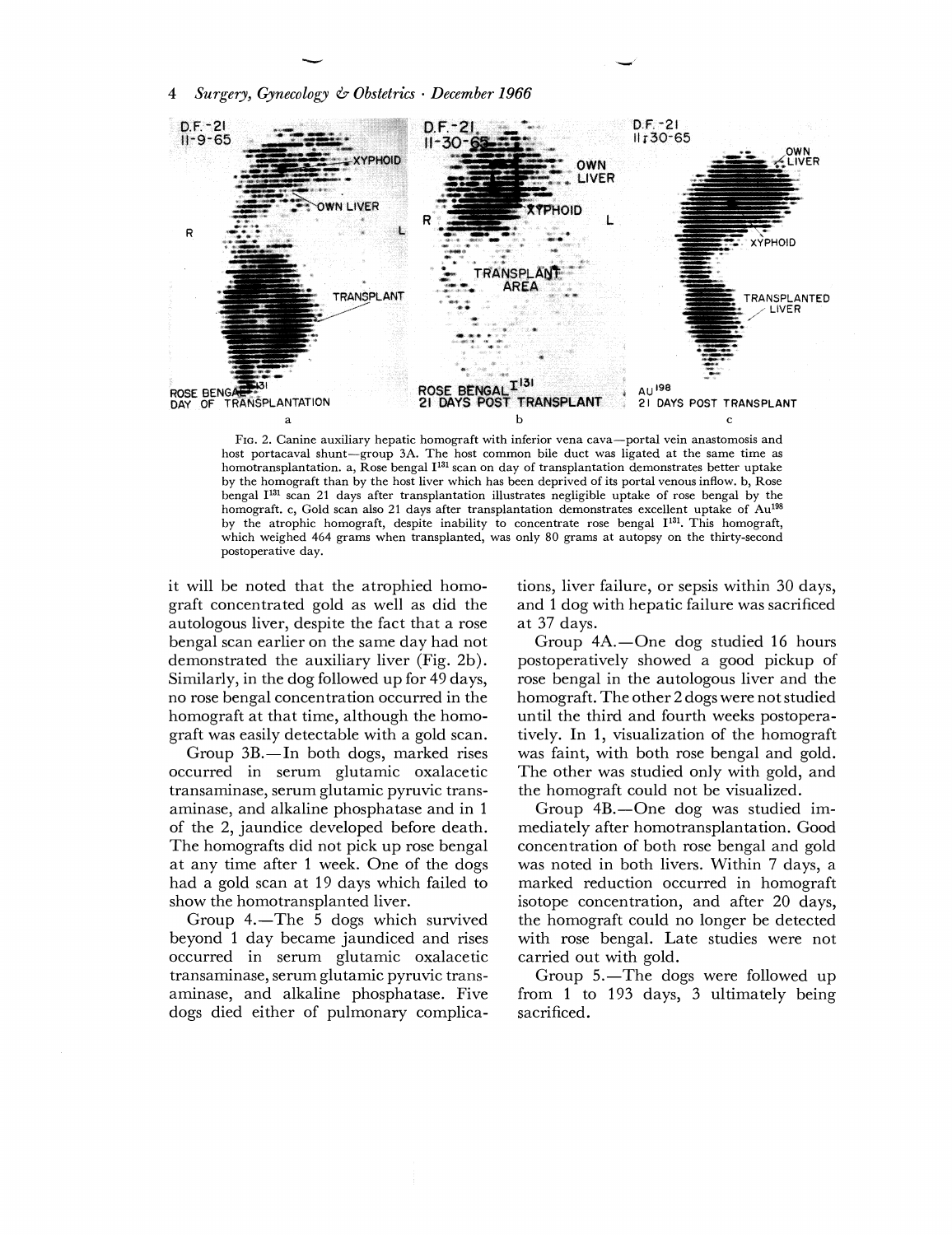

Faris *et al.:* RADIOISOTOPE SCANNING IN AUXILIARY LIVER TRANSPLANTATION **5** 

FIG. 3. Human auxiliary hepatic homograft demonstrates better uptake of Au<sup>198</sup> by the transplant than by the host liver on the first (a) and thirty-second (b) days. b, Note residual rose bengal 1131 in gallbladder from scan performed **4** days before.

Group  $5A$ . - In 1 dog studied immediately after operation, concentrations of rose bengal and gold were equivalent in the 2 livers; in another, equal distribution of gold was observed. Three dogs retained reduced but definite rose bengal concentration for as long as 25 days. The **3** dogs in which ligation of their own common duct had been carried out all became jaundiced. One dog without a ligated host common bile duct was followed up with scans for as long as 91 days without any return of homograft visualization with rose bengal.

Group 5B.-In 2 dogs, rose bengal concentration was not detectable in the homograft after 10 days, although in a third dog the dye was faintly detectable after  $3\frac{1}{2}$ weeks. The **3** dogs in which the homograft could not be visualized after 1 and  $1\frac{1}{2}$ months and in which, then, their own common ducts were ligated were followed up for as long as 40 days thereafter; dye concentration of rose bengal by the homograft never returned.

### CLINICAL RESULTS

**PATIENT 1.A** patient who had nutritional cirrhosis received an auxiliary hepatic homotransplant on **20** February **1965.** After operation, the bilirubin fell from **24.6** to 7.5 milligrams per cent. On the tenth

day, the bilirubin slowly began to rise again, finally reaching a peak of **16.6.** Other details of the patient have been reported elsewhere (2). The patient died on the twenty-second postoperative day of pulmonary sepsis.

On the nineteenth postoperative day, a rose bengal scan was obtained which showed no visualization of the homograft and reduced concentration in the patient's own cirrhotic liver. Later on the same day, an  $Au^{198}$  scan yielded similar findings.

The histologic features of the homograft included slight to moderate infiltration of the portal tracts by mononuclear cells, fibrinoid changes in the wall of several small branches of the hepatic artery, bile stasis, depletion of glycogen in hepatocytes, and atrophy of hepatocytes immediately adjacent to the central veins. Intrahepatic bile stasis was the most prominent abnormality.

**PATIENT** 2. Auxiliary homotransplantation was performed on **5** July **1965.** The bilirubin fell from **24.6**  to a low of **4.5** milligrams per cent before a rejection crisis was diagnosed on the fourth postoperative day. After this, serum bilirubin slowly rose to a high of 18 milligrams per cent. Other features of the patient are described elsewhere (2).

One day postoperatively, a gold scan revealed intense concentration in the homograft, compared to the cirrhotic autologous liver (Fig. 3a). On the eleventh postoperative day after most of the gold had cleared from the liver, a rose bengal scan was performed and it also showed **a** greater concentration in the homograft; this examination was carried out after the clinical rejection had started. Rose bengal scans on the fourteenth, twenty-first, and twenty-eighth days continued to show the homograft uptake to be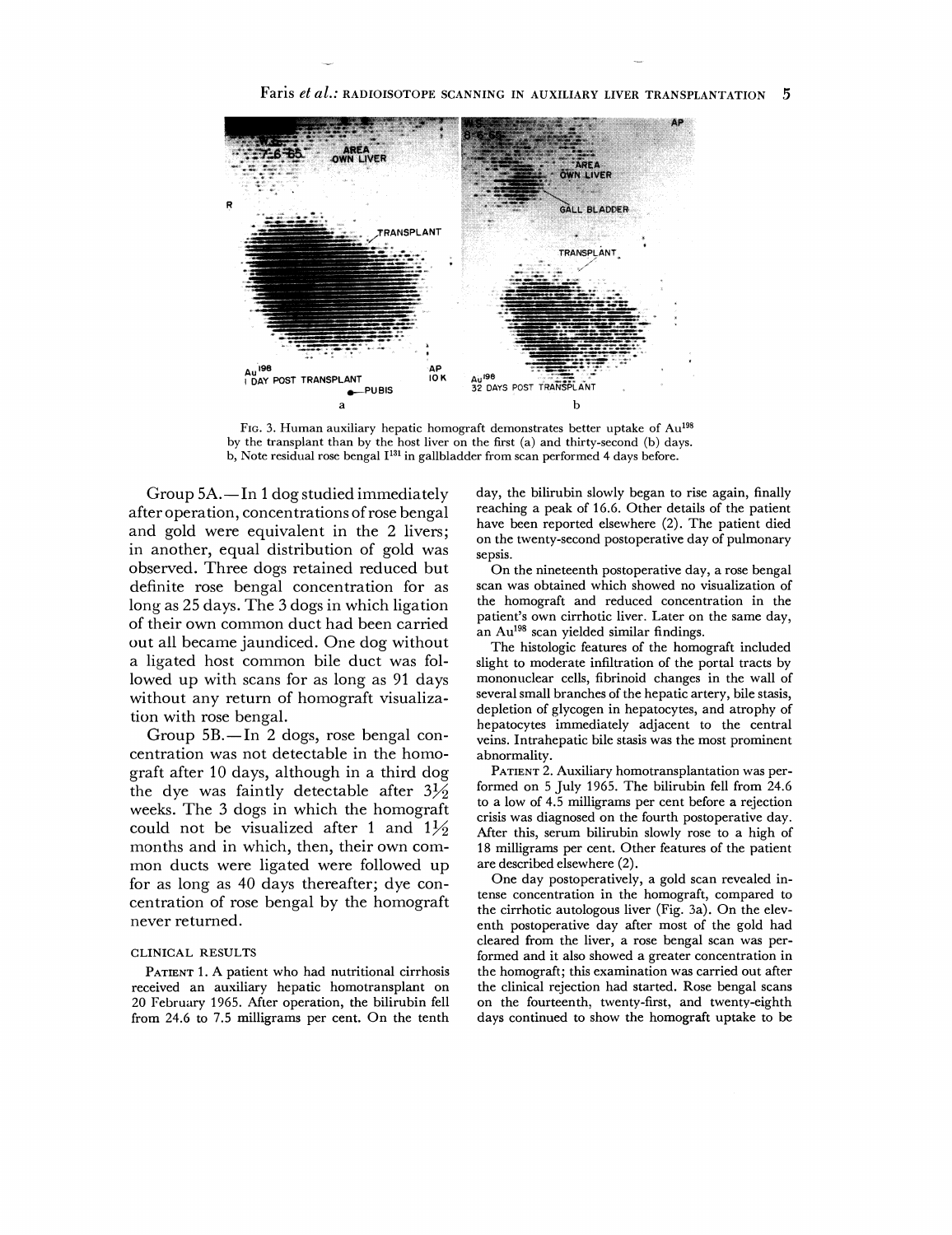6 *Surgery, Gynecology* **Q** *Obstetrics December 1966* 



FIG. 4. Human auxiliary hepatic homograft at **3** (a) and 4 weeks (b) after transplantation demonstrates better uptake of rose bengal **113'** by the transplant than by the host liver.

as much as, or distinctly more than, the patient's own liver (Fig. 4a and b). On the thirty-second day, a second gold scan also visualized the homograft better than the autologous liver (Fig. 3b).

The patient died 34 days after homotransplantation. Histologic examination of the homograft at autopsy showed hemorrhagic necrosis of the centrilobular hepatocytes accompanied by collapse and condensation of the centrizonal reticulin, marked centrizonal and midzonal cholestasis with large bile "thrombi," much fat in hepatocytes in the middle and peripheral zones, and cytomegalic inclusion disease affecting biliary epithelial cells.

PATIENT 3. Homotransplantation was carried out on 3 November 1965. After revascularization, the gross appearance of the liver suggested multiple small parenchymal infarcts. The wound was, therefore, closed and the child taken to the radiology department for a gold scan. Almost none of the isotope appeared in the homograft, but the child's own liver, the site of biliary atresia, was well visualized (Fig. 5).

The patient was returned to the operating room and the auxiliary liver removed. Shortly thereafter, a cardiac arrhythmia developed and the child died. Histologic examination of the excised homograft showed intrahepatic thrombosis of the portal venous and hepatic arterial branches. There were numerous hemorrhages in and around the portal tracts as well as multiple areas of hemorrhagic infarction.

## DISCUSSION

Although scintillation scanning of the liver has been employed for years, the potential usefulness of this procedure after auxiliary hepatic homotransplantation has not previously been explored. That the method might have value was suggested by Leger and his associates who reported auxiliary homograft concentration of  $Au<sup>198</sup>$  as long as **3** months after canine homotransplantation.

The present studies indicate that the greatest application of the scanning techniques in studying auxiliary liver homografts will be early after operation. During the first few postoperative hours in dogs, the image of the second liver was comparable or more prominent than that of the autologous organ, despite considerable variation in the techniques of revascularization. Homograft viability can thus be demonstrated at a time when such information is of the utmost practical importance. In 2 of the **3** clinical patients, early liver scans were obtained. In 1, the expected good radioisotope concentration was present. In the other, the failure to visualize the auxiliary liver suggested that the homograft had been irreparably injured, a conclusion which was confirmed by subsequent histologic studies after extirpation.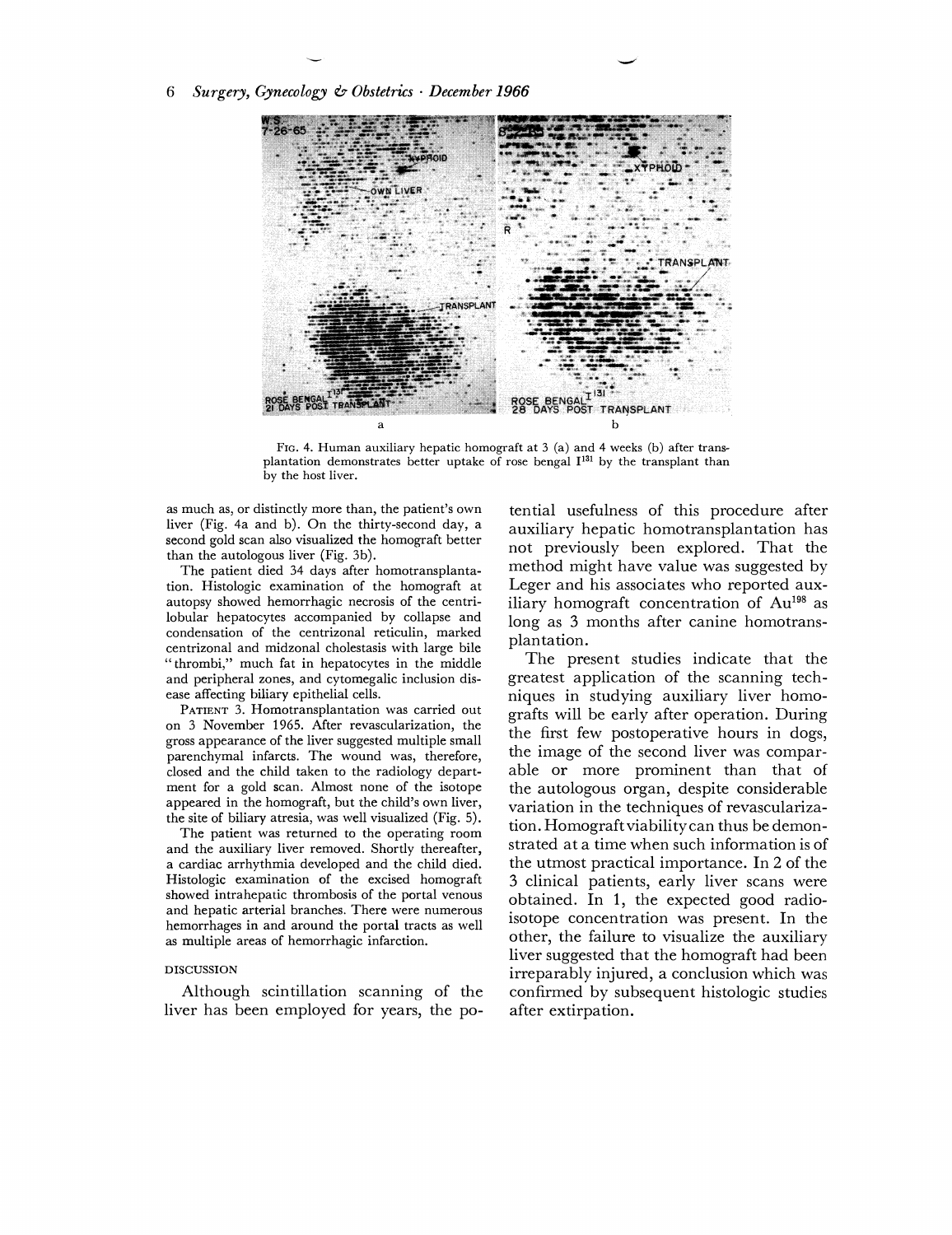Late in the postoperative course, interpretation of an auxiliary hepatic scan is difficult. In general, the ability of the homograft to concentrate the isotope was progressively lost with the passage of time. Since its elimination is dependent upon parenchymal function, it is not surprising that rose bengal isotope concentration was lost earlier than that of gold in several dogs.

The late diminution of auxiliary homograft function is probably due to more than one factor. In earlier work (5), it was shown that with 2 co-existing livers, either organ was capable of injuring the other by a nonimmunologic mechanism, as a result of competition for metabolic substrate. That organ with the most ideal blood supply operated at a physiologic advantage. The degree of injury imposed upon either the autologous liver or the homograft was at least partially dependent upon the method of revascularization. In the present experiments, it might be suggested that a similar phenomenon was noted in that the 2 livers shared the radioisotope used for testing.

The progressive inability of an auxiliary liver homotransplant to concentrate radioisotope may not, therefore, solely reflect the influence of rejection. Similar conclusions have been reached by Mizock and his associates in studies of thyroid transplantation in which a functional interrelationship was observed between autologous and homotransplanted thyroid tissue. In these experiments, the histologic evidence of rejection in heterotopic homografted thyroid tissue was frequently minimal at a time when isotope uptake had ceased. The functional life of the homograft could be prolonged by excision of the dog's own thyroid. In a general way, the observations in the present study and those of Mizock and his associates support the concept of the Halsted law of deficiency.

This, of course, does not suggest that rejection is without influence upon hepatic uptake of either rose bengal or gold, and, in fact, progressive and marked changes were detectable in dogs which received orthotopic



FIG. 5. Severely damaged human auxiliary hepatic homograft in a 16 month old child shows negligible uptake of Au<sup>198</sup> immediately after operation. The superior portion of the homograft occupies the bed of the previously excised spleen.

transplantation and who did not receive immunosuppressive therapy (1). In the latter experimental preparation, the interaction of an autologous liver with the homograft is eliminated, and the alterations observed are clearly ascribable to immunologic repudiation of the graft. Even with the orthotopic operation, however, standard liver chemistries provide a much more sensitive index of the course of the homograft than do the scans.

#### **SUMMARY**

Liver scans were used to study auxiliary hepatic homografts in dogs and man. On the day of transplantation, the uptake of rose bengal I<sup>131</sup> and Au<sup>198</sup> by the transplanted canine liver was excellent with all methods of revascularization employed. The ability of the transplant to concentrate the isotopes was thereafter progressively lost, the rose bengal scan being affected at an earlier time than that of the gold.

Three patients received scans after auxiliary hepatic homotransplantation. Gold scans within 1 day of transplantation visualized the homograft in 1 of 2 patients